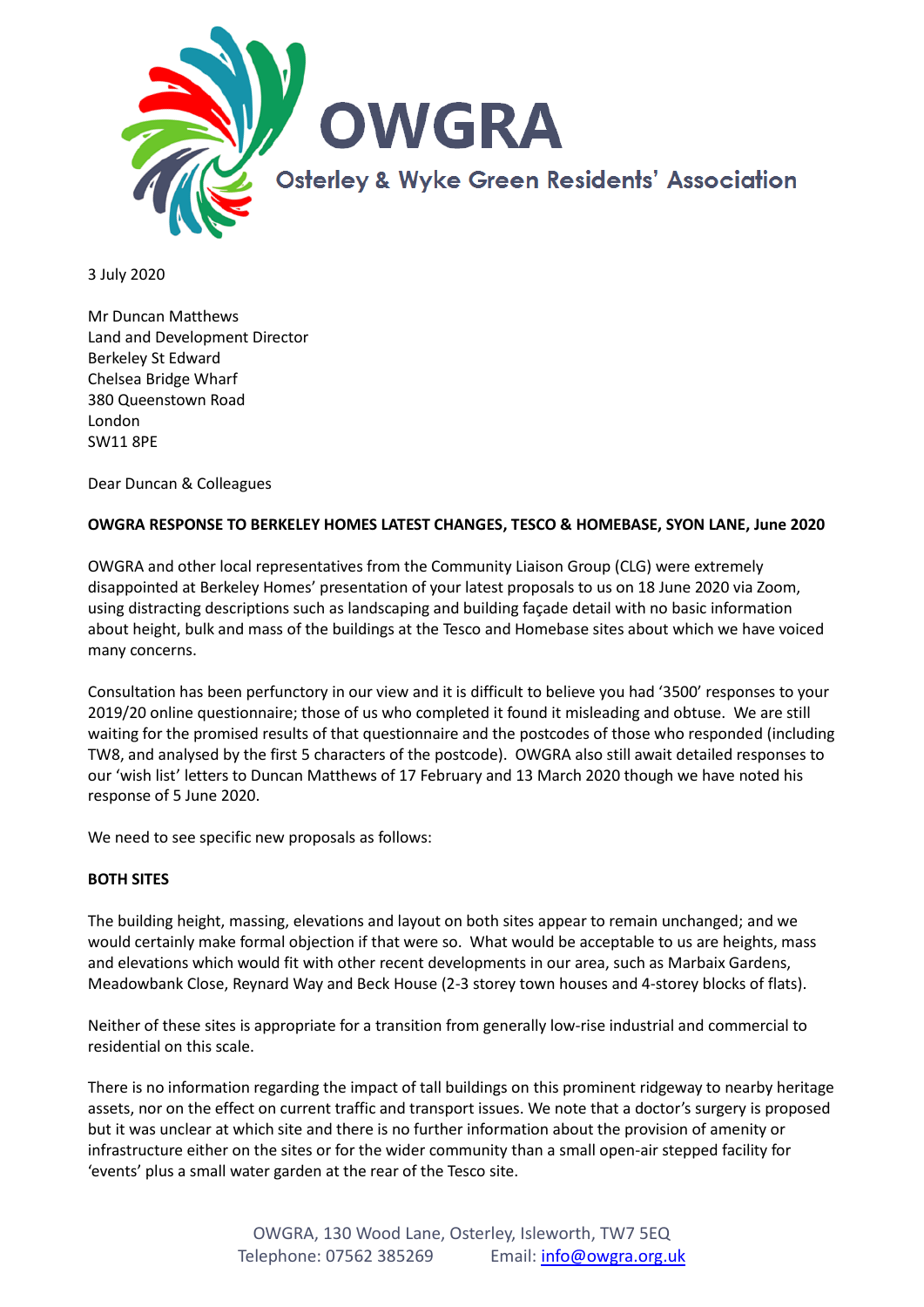We note that you are proposing a further CLG meeting on transport plus a public exhibition before submission of the planning applications at the end of July. We would expect to see 3D models of both sites as promised by the architects at our meeting on 29 Oct 2019.

# **HOMEBASE SITE**

- The width of the west-facing buildings on Syon Lane appears to have reduced slightly but this does not affect our basic objection that there is no step-down or attempt at height reduction directly opposite the 2-storey housing on Syon Lane and further west along the Northumberland Estate.
- While the varied colour of brickwork and balcony treatment was interesting, it tells us little about the number of homes to be provided; we are assuming it remains unchanged at 470, built close to the existing narrow footway, or will it be widened or landscaped? What will be proposed by way of mitigating the effect on future residents of constant heavy traffic and poor air quality in this area?

## **TESCO SITE**

- While we appreciate the planning application will be outline only at this stage and development of the site is a long-term (10 year?) project, the only information we have is that 43% of the site is to be open space (does this include access roads and walkways?) and 200 trees (rather than the earlier 300) will be planted; 1615 homes will be built (35% affordable) in tall buildings (up to 17 storeys) with a row of terraced houses along MacFarlane Lane (and others along Syon Lane still?).
- We still need to know what the site will look like in relation to existing development and how it will fit.

All in all, we are very disappointed at what we have seen so far and cannot support your proposals. Below we state specifically what our expectations are for both sites.

### **EXPECTATIONS OF THE LOCAL COMMUNITY**

The development of Tesco and Homebase sites is very significant. The local community expects an appropriate density and a high ratio of family dwellings, to complement and enhance the residential character and social fabric of the area, in addition to delivering measurable environmental benefits. The new development should have due regard to the Council's emerging (2019) Local Plan policies for the Great West Corridor and adopted Climate Emergency statement.

[The Sky campus to the immediate east of the Tesco site has some taller buildings but these are at a lower ground level towards the Grand Union Canal so do not impact on our residential area.]

**1. Height, bulk and mass**: new building heights not to exceed six storeys, to blend with the surroundings, minimise shading and deliver a sustainable height, with reduced reliance on lifts. Reduced height, bulk and mass are to be applied to preserve the strategic views of Gillette. Verifiable strategic views are expected from the locations advised by the Council.

**2. Sustainability**: provide Sustainability strategy and implementation details for each site. The strategy is expected to be comprehensive and tailor-made to each site. It should be feasible, and verifiable, rather than aspirational. Sustainability measures need to cover current and future needs. It is evident that Sustainability measures cannot be treated as "clip-on" items, and need to be fully integrated at the Concept Design stage of all buildings.

**3. Climate Emergency:** provide verifiable information as to how the development will comply with the Council's approved policy that "All new developments are to be Carbon Neutral", which is also in line with Government policy.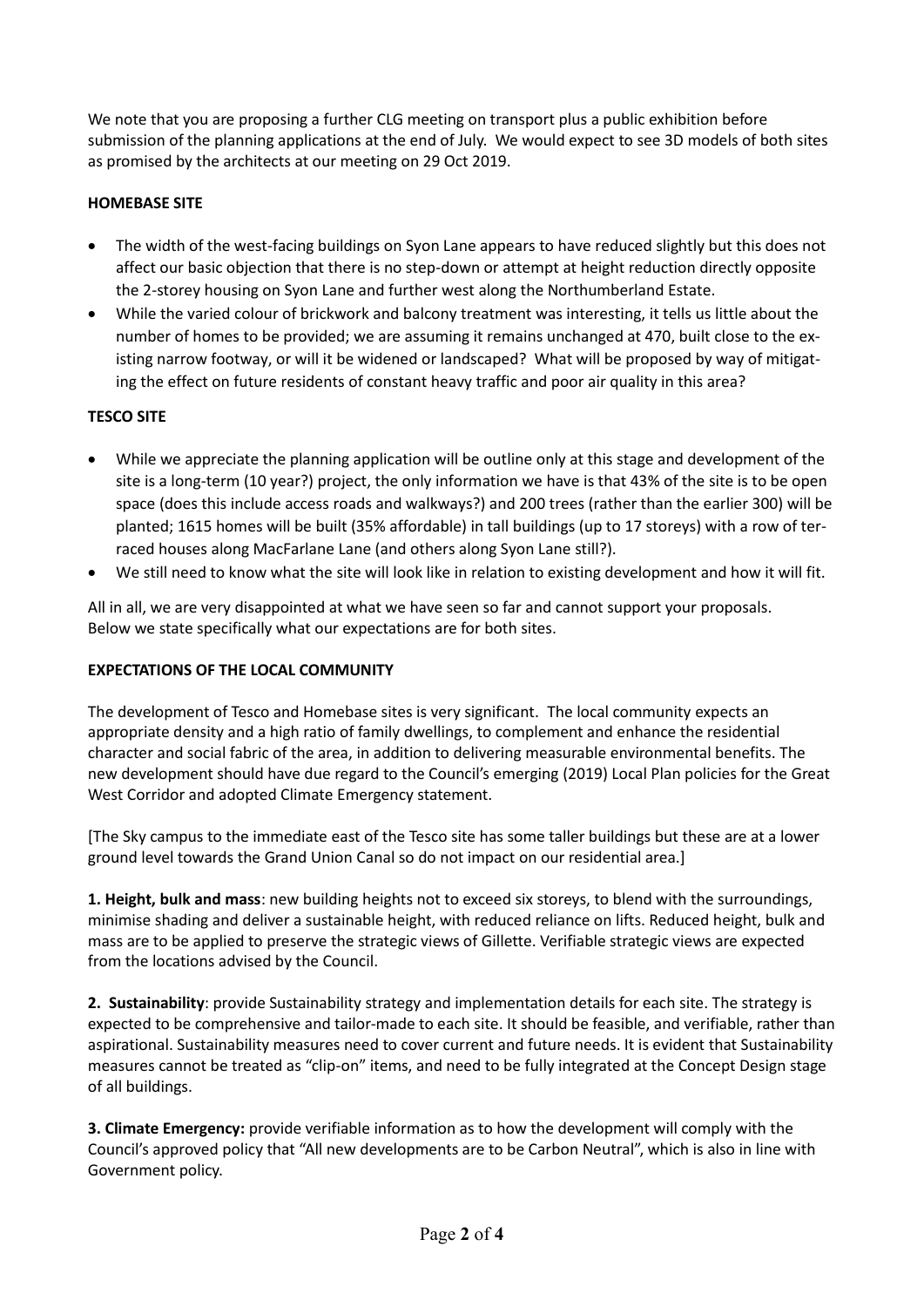**4. Traffic at Gillette Corner:** provide verifiable Traffic Analysis, in liaison with the Council and TfL. This junction is currently at its limit and incapable of supporting further development, without very substantial and costly improvements. Uncertainties of funding and timescale for completing the work can have a significant impact on buildings delivery dates and phasing of the new development.

**5. Public Transport**: provide information, in liaison with the Council, on proposed enhancements to the services provided by buses and trains, to deal with increased demands. The National Rail service serving Syon Lane has reached its limit, due to steady increase in passengers from Sky. Should improvements be feasible, they might involve significant uncertainty in actual completion date.

The proposal for a new Rail link, via Southall, to Crossrail and HS2 entails significant uncertainties in funding and completion dates, and cannot therefore be relied upon to serve the new development.

**6. Air Quality**: provide verifiable data on predicted air quality due to new development. Pollution and traffic levels are already at their limit at Gillette Corner during an extended part of the day. The proposal to locate residential development on the A4 frontage is clearly contrary to current and emerging local plan policies.

[It is recognised that the predicted shift to hybrid and electrical cars will have limited positive impact on congestion, as vehicle sizes and journeys will remain largely unchanged. Reduction in pollution will also be less significant in the short and medium terms, as the Government's ban on new petrol and diesel cars will be implemented in 2035, at best. In the meantime, the "residual" number of petrol and diesel cars already on the road, will continue to be operational for many years (until their owners decide to scrap them). So, their negative environmental impact will continue to be felt for many years, beyond 2035. Even if all cars were assumed to be electric, road congestion will remain mostly static, and health hazards from harmful particulates in their braking systems will remain unchanged, and could not be mitigated until a significant step-change in brake technology occurs.]

**7. Noise and Pollution**: provide verifiable details of noise and pollution mitigation measures; firstly, in relation to the use of balconies by new Residents, and secondly in respect of the harmful impact on existing Residents, as well as Pedestrians. Explain how Natural Ventilation will be applied to critical parts of the development in view of the combined problems of noise and pollution.

**8. Phasing of Development**: provide information about how this will be achieved to coincide with firm (not assumed or provisional) completion dates, for the essential upgrading of the traffic and transportation infrastructure.

**9. WELL Building Standard**: provide verifiable information on how the development will comply with this national performance-based standard.

**10. Environmental Impact Assessment**: provide information to determine the effect of new development on social and health infrastructure in the area, including but not limited to schools, GP practices, health and sports facilities.

**11. Carbon Footprint of Building Materials: provide information on Carbon Footprint of proposed building materials, and how this will be minimised. In particular, steel and concrete, due to their impact on Climate Change and** the ever-increasing social and economic pressures to reduce Carbon Dioxide emissions. The focus on embodied carbon contents of steel and concrete is driving the critical scrutiny of their operational values and the urgent need to seek appropriate alternatives.

**12. Future Proofing**: in addition to Environmental issues, provide information on how the new development will be future-proofed, in the medium and short terms.

[Many people are now seeking generously-sized dwellings to support home-working and they strongly